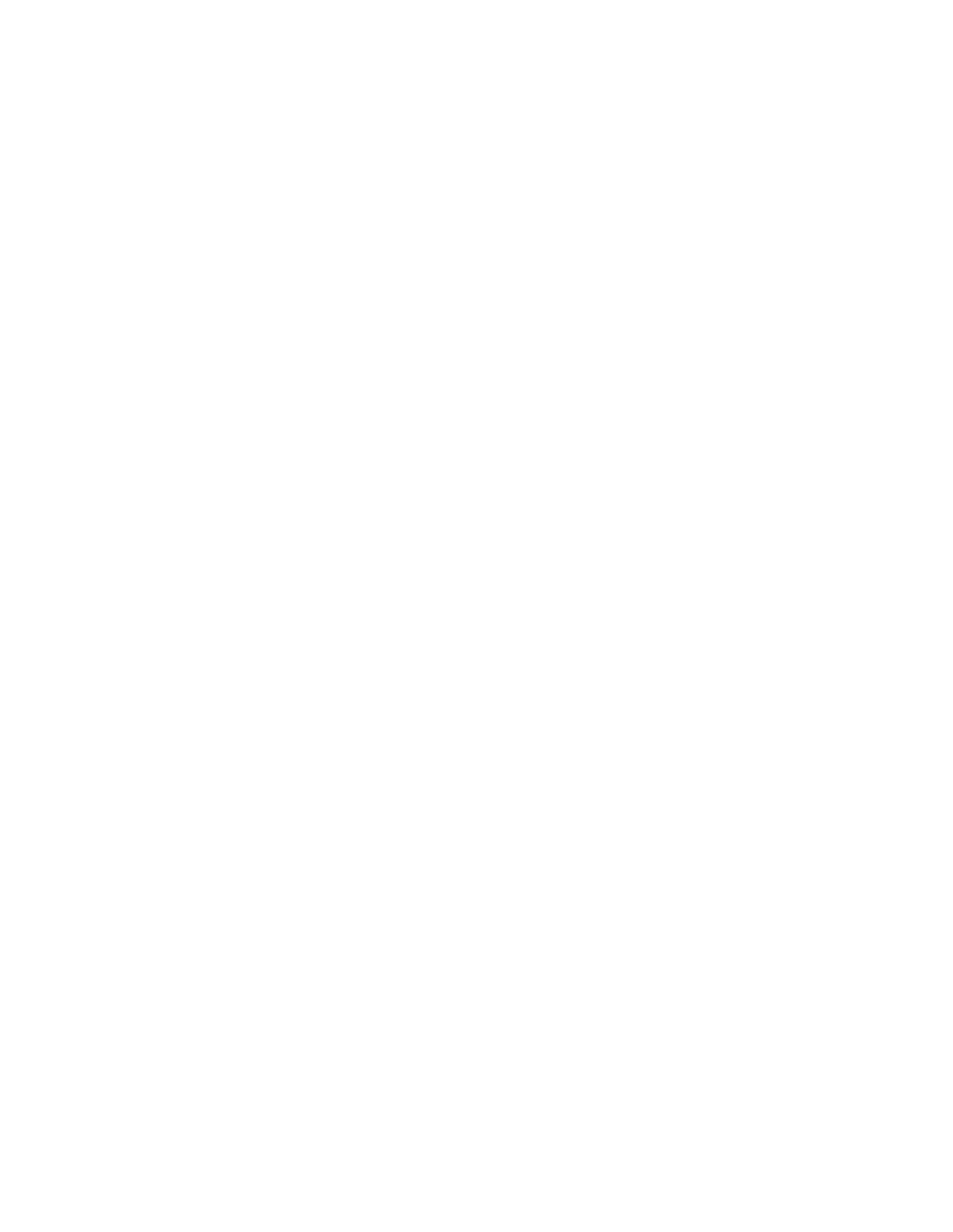

FIG. 12. Field dependence of current for the YBCO (Sample 2) above and below the critical temperature  $T_c$ . The magnetic field is scanned from −150 Gauss to +150 Gauss in 60 s.

mal state (Fig. 11). Detail interpretation of the result and a comparison of preparation techniques which leads to different type of power absorption are beyond the scope of this instrumentation article and will be discussed in the forthcoming publication.<sup>7</sup>

In our second experiment we investigated with manganites sample. The ICO based NRRA measurements on manganites sample,  $La_{0.7}Sr_{0.3}MnO_3$  (LSMO), are presented in Figs. 13 and 14. This system was recently synthesized and its magnetic and magnetotransport characteristics were studied at our institute. The sample undergoes a paramagnetic to ferromagnetic transition as the temperature is lowered with the Curie temperature  $T_c$  around 362 K. In the ICO experiment, the LSMO material is pelletized to capsule form so that it fits snugly into the core of inductive coil. Figure 13 shows the temperature dependence of the power absorbed in zero field. Note that the change in current is much larger than the background shifts due to empty coil and this has been eliminated in the data presented in Figs. 13 and 14. The paramagnetic to ferromagnetic transition is distinctly seen (Fig. 13) and the



FIG. 13. Measured zero-field temperature dependence of the current for the LSMO sample. The paramagnetic to ferromagnetic transition at 362 K.



FIG. 14. Field dependence of current for the LSMO sample above and below the ferromagnetic transition temperature  $T_c$ . The magnetic field is scanned from  $-150$  Gauss to  $+150$  Gauss in 60 s.

data are consistent with the existing reports on this material.<sup>8,9</sup> In paramagnetic state the sample absorbs more energy than its ferromagnetic state. The field dependence for the same sample is plotted in Fig. 14 where we have shown the data for two cases where the temperature is held above and below  $T_c$ . The striking difference in the current variation in the paramagnetic and the ferromagnetic phase of the sample is quite obvious. For  $T>T_c$ , the current value smoothly and monotonically decreases with increasing applied field and shows a tendency to saturate at higher fields. We ascribe this change to being directly associated with the magneto impedance (MI) which is dominated by rapid change in the permeability. The shape of the curve for *T*  $\langle T_c \rangle$  and the saturation field are different from that seen in the curve for  $T>T_c$ . For  $T < T_c$ , the magnetic field dependent power absorption goes through a peak and then saturates. Details interpretation of the results and a comparison of the power absorption for these systems are beyond the scope of this instrumentation article and will be discussed in a forthcoming publication.<sup>10</sup>

## **VII. DISCUSSION**

We have demonstrated a contactless method for measuring conducting, magnetic and trasport properties of materials at different temperature and magnetic field by using this ICO based techniques. Many improvements will enhance this ICO method in future. Use of tunnel diode oscillator in place of IC oscillator may give better stability and resolution. The technique can be useful for the calculation of ac self-field loss in rf reason. Preliminary results on CMR and superconducting samples indicate that this instrument provides a novel way to study the spin and charge dynamics in CMR materials and Josephson junctions and vortex phenomena in superconducting materials.

## **ACKNOWLEDGMENTS**

S.V.B. would like to thank CSIR, UGC, and DST, India for financial support.

**Downloaded 07 Feb 2005 to 203.200.43.195. Redistribution subject to AIP license or copyright, see http://rsi.aip.org/rsi/copyright.jsp**